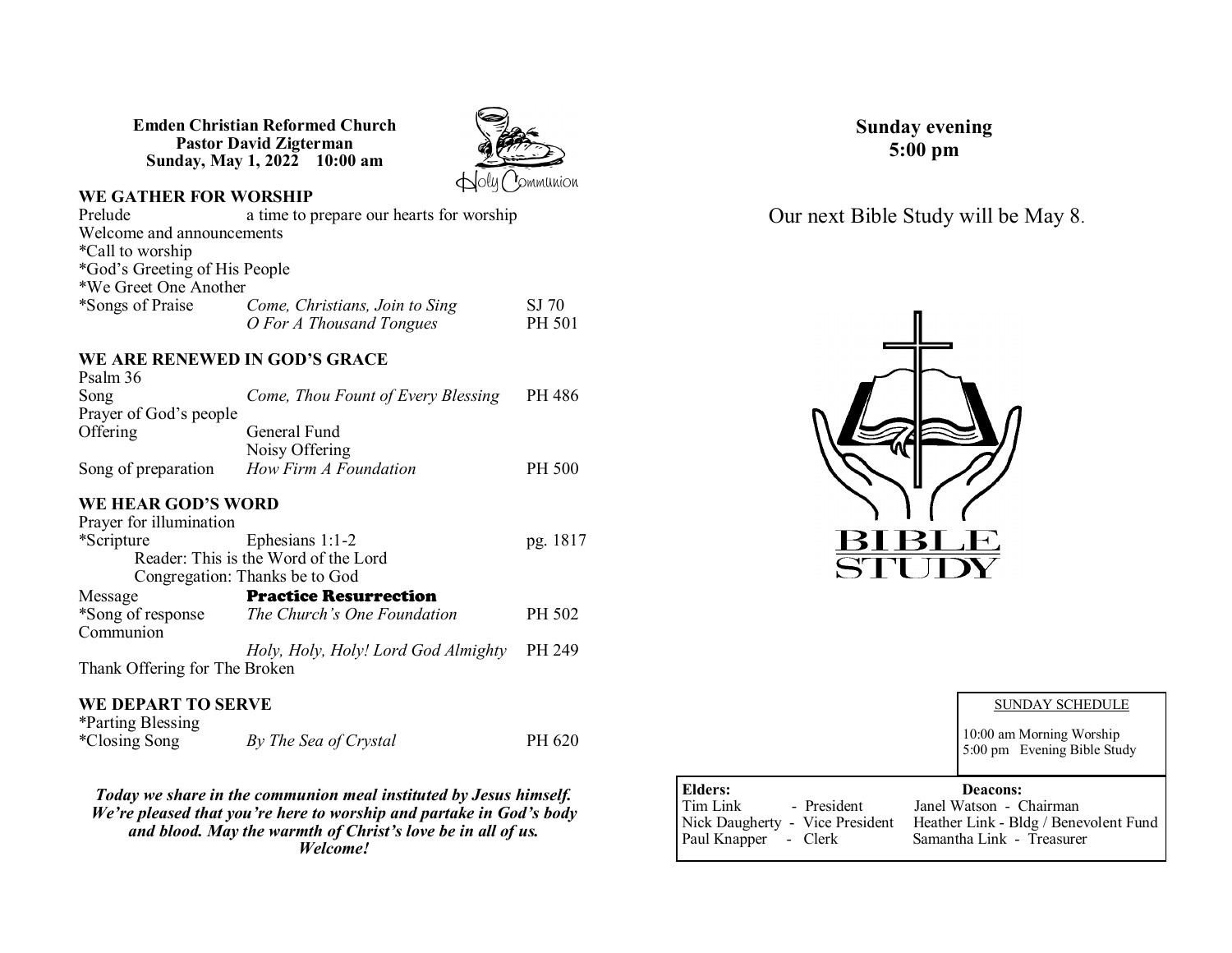#### **ReFrame Ministries**

Groundwork: Understand: Jesus on the Road - On the road to Emmaus, two of Jesus' followers listened as their companion explained the Scriptures to them. As their understanding of Scripture grew, so did their faith. Join Groundwork as we study this story in Luke 24:13-35 and discuss how we too cultivate our faith yet today as we develop a greater understanding of God and his ways through Scripture. Listen now at GroundworkOnline.com and subscribe to Groundwork's weekly emails for future episodes.

#### **Faith Formation Ministries**

Faith Practice Reflection Tip - Reflection and Discussion Starter—the Practice of Prayer: Read Matthew 6:9-13 and ponder or discuss the following question. In Whistling in the Dark, Frederick Buechner writes, "Thy kingdom come . . . on earth' is what we are saying. And if that were suddenly to happen, what then? What would stand and what would fall? . . . To speak those words is to invite the tiger out of the cage, to unleash a power that makes atomic power look like a warm breeze." What are we asking when we pray for God's kingdom to come on earth? (For more on faith practices from Faith Formation Ministries, visit bit.ly/ FaithPracticesProject)

#### **Race Relations**

Stand Against Racism Webinar - Friday, May 6 - Join the CRC Office of Race Relations at noon (EDT) on Friday, May 6, for a free webinar event in observance of the YWCA's national 'Stand Against Racism' campaign. Listen in on an engaging talk between a multiracial team of Christian antiracism educators as they discuss Critical Race Theory and the fear behind it. Find more info and register here: crcna.org/Race/Events

#### **The Banner**

Get the Denomination's Award-winning Magazine for FREE - The Banner, the magazine of the Christian Reformed Church, is free! Sign up for free print delivery and a weekly e-newsletter by visiting thebanner.org/signup. Given the Award of Excellence (2020) for best denominational magazine by the Evangelical Press Association, The Banner offers CRC news; thoughtful articles; and reviews of books, movies, and music. TheBanner.org/signup

| Emden Christian Reformed Church<br>PO Box 390-518 5th Street NW  | 320-329-3932<br>Renville, MN 56284 |  |
|------------------------------------------------------------------|------------------------------------|--|
| e-mail: emdencrc $(a)$ gmail.com                                 | web site www.emdencrc.org          |  |
| Secretary: Judy C Groen (320) 905-3921                           |                                    |  |
| e-mail: j.k.groen56284@gmail.com                                 |                                    |  |
| All Bulletin announcements due by Thursday noon.                 |                                    |  |
| Pastor David's office hours: Tuesday - Thursday 8:30 am -- 12:00 |                                    |  |
| Pastor's Pastors Cell: 320-400-3023                              |                                    |  |
| e-mail: davidzigterman029@gmail.com                              |                                    |  |

**TODAY**<br>
Connie Mulder & Janel Watson *Greeters* James & Phyllis Santjer Connie Mulder & Janel Watson *Greeters* Paul Knapper *Sound System* Brad Link General Fund *Offering* Building / Benevolent Connie Mulder & Isabelle *Coffee Hour* Jaden & Cassandra Isabelle Daugherty *Nursery* Judy Groen

#### **CHURCH CALENDAR**

| May 1:                                                    | <b>Communion (thank offering for The Broken); potluck</b> |
|-----------------------------------------------------------|-----------------------------------------------------------|
| Saturday, May 7:                                          | Church Cleanup Day                                        |
| Wednesday, May 11, 6:30 pm: <i>Church Council Meeting</i> |                                                           |
| Thursday, May $12, 7:00$ pm:                              | <b>Soul Group Bible Study - week 8 study</b>              |

#### **CHURCH FAMILY**

#### **Introducing TLT in Burundi**

We are grateful for all of you. Every week we have moments when we stop and reflect upon on how amazingly blessed we are with generous churches and supporters, who not only give financially, but truly care about us, take time to pray for us, and encourage us. With such support, it makes our work and ministry a joy.

#### Some prayer requests:

1. Please pray for Karamoja, which is the region next to us in Eastern Uganda. Violence and cattle raiding has been increasing among the many pastoral tribal groups in that area. A number of civilians have been killed recently. It is becoming more unstable again like it was years ago. The raids have even encroached a little into our Teso region. This area is on our heart particularly because Resonate is supporting and working with PAG in Karamoja on a church planting project, and we have TLT groups there as well. Pray for safety for the church planters and teachers. And pray that God will use them mightily to point people to Christ and see transformation in that area.

2. We have been building relationships with some Indian shop owners in Soroti. Pray particularly for Raj and Keyur, and their wives, that God would bring them to himself and to salvation. We have been intentional, and now we are able to enjoy long conversations with them at the shop, and try their foods, and they try our foods. Raj came for ping pong at home once, but they are so busy with work that it is hard to get together. Pray that we would have opportunities to visit with them and that God would give us the right words to speak.

Please let us know how we can pray for you as well! —Anthony and Sara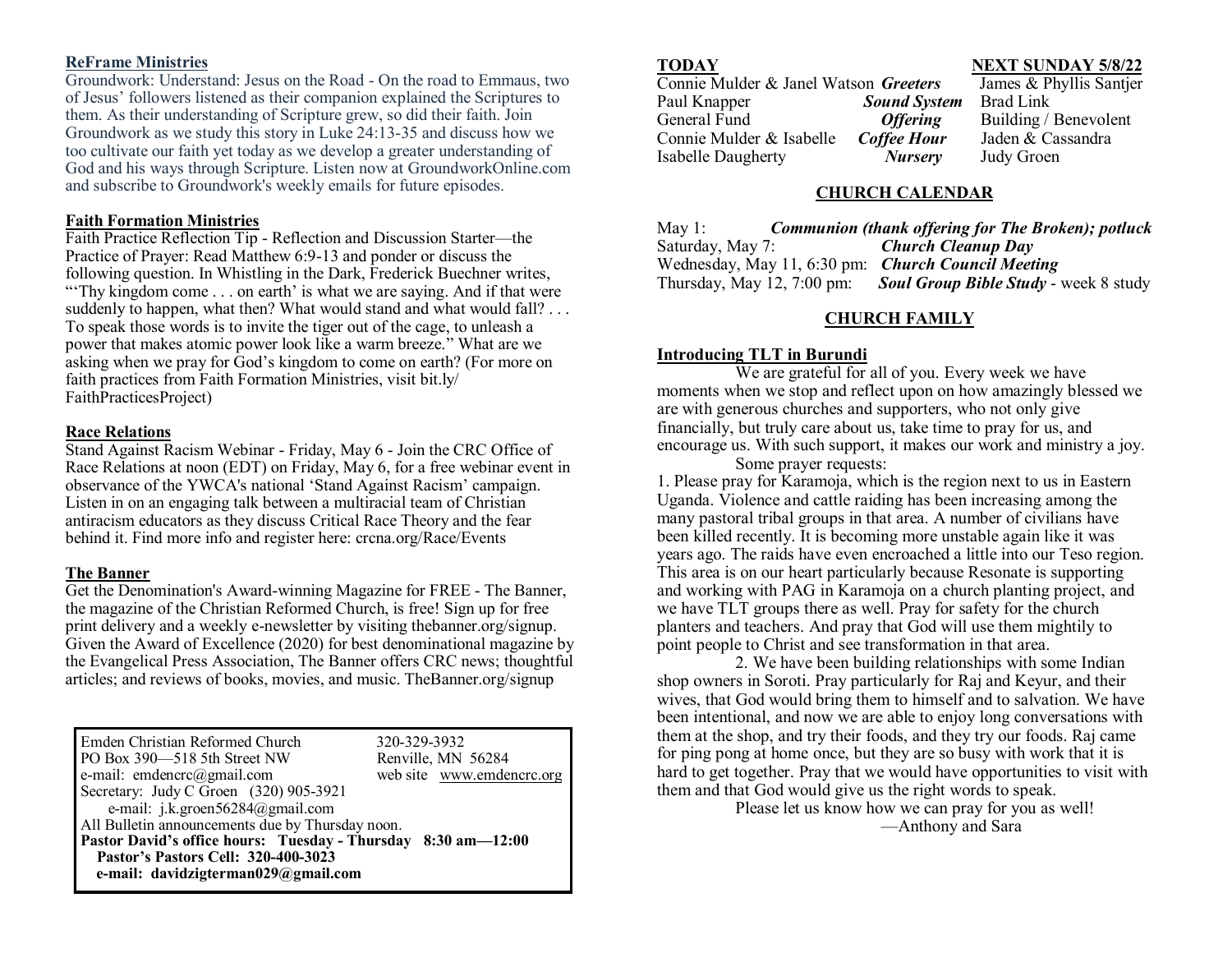On behalf of our family, I would like to thank those who sent cards, brought food, for the visits and the prayers that were said for our family in the passing of our dear mother and wife. Thank you for sharing memories with us, through the laughter and tears. Mom will be missed but we know that she is with her Lord and Savior and that some day, we to, will have "Victory in Jesus"! We are truly blessed to be a part of a caring, loving and faithful church family. God bless you all! --Donald Roelofs, Brad & Julie Link, Joel & Gail Roelofs, Kevin &

Darlene Roelofs, John & Kris Meyer and families.

### **CHURCH ANNOUNCEMENTS**



Today we will be celebrating Communion and we will have a potluck after the service. Everyone is invited to stay and fellowship together.



We will worship each Sunday at 10:00.

You can also watch our services on our Facebook page:

https://www.facebook.com/emdencrc. The sermon will continue to be made available on the website.

These are the dates for Sunday School for the remainder of the year: 5/8, 5/22



Next Sunday, May 8, we will be hearing God's word from Ephesians 1:3-14.



Our next Bible Study will be May 8.



We will have a church and cemetery clean up day on Saturday, May 7 beginning at 9:00 am



Please consider this prayer challenge each night at 8:00 pm to THE PRAYERS OF **Draw for Our nation.** 

Emden coffee mugs are here! Those who have paid ahead of time should check their mailbox. If you would like to purchase one, see Heather Link. The cost is \$8



### **COMMUNITY ANNOUNCEMENTS**

**Save the Date!** Renville Area Ecumenical VBS. July 24-28 at Ebenezer Presbyterian Church.



As we see the springtime growth around us, it's a reminder that those who are in Christ are a new creation. We're no longer dead to sin, but alive and called to bear fruit. That message is being shared around the world through the Luke Society as new Christians are coming to the faith each day. We thank the people of Emden Christian Reformed Church for being part of that process of physical and spiritual health through your faithful gifts. May the Lord bless you as we continue to partner together for His kingdom.

## **A Foretaste Of The Feast**

While teaching a group of First Communion students about the Lord's Supper, a pastor gave each child one M&M's candy at the beginning of class. "Eat it!" he invited, before proceeding to teach.

Near the end of the session, the pastor asked the students what they'd thought of the earlier treat. "Good!" said one. "I wanted more!" another admitted. "I wanted a whole bag!" chimed in a third.

"Now you understand another thing about Holy Communion," the pastor said. He drew out of his supplies a full bag of M&M's for each student. "Sometimes we call Communion 'a foretaste of the feast to come.'" Indeed, he explained, God promises that one day we'll feast together with Jesus in heaven, but until then, Communion is that delicious little taste of what the feast will be like. We're left wanting more because we have "[tasted] and [seen] that the LORD is good" (Psalm 34:8).